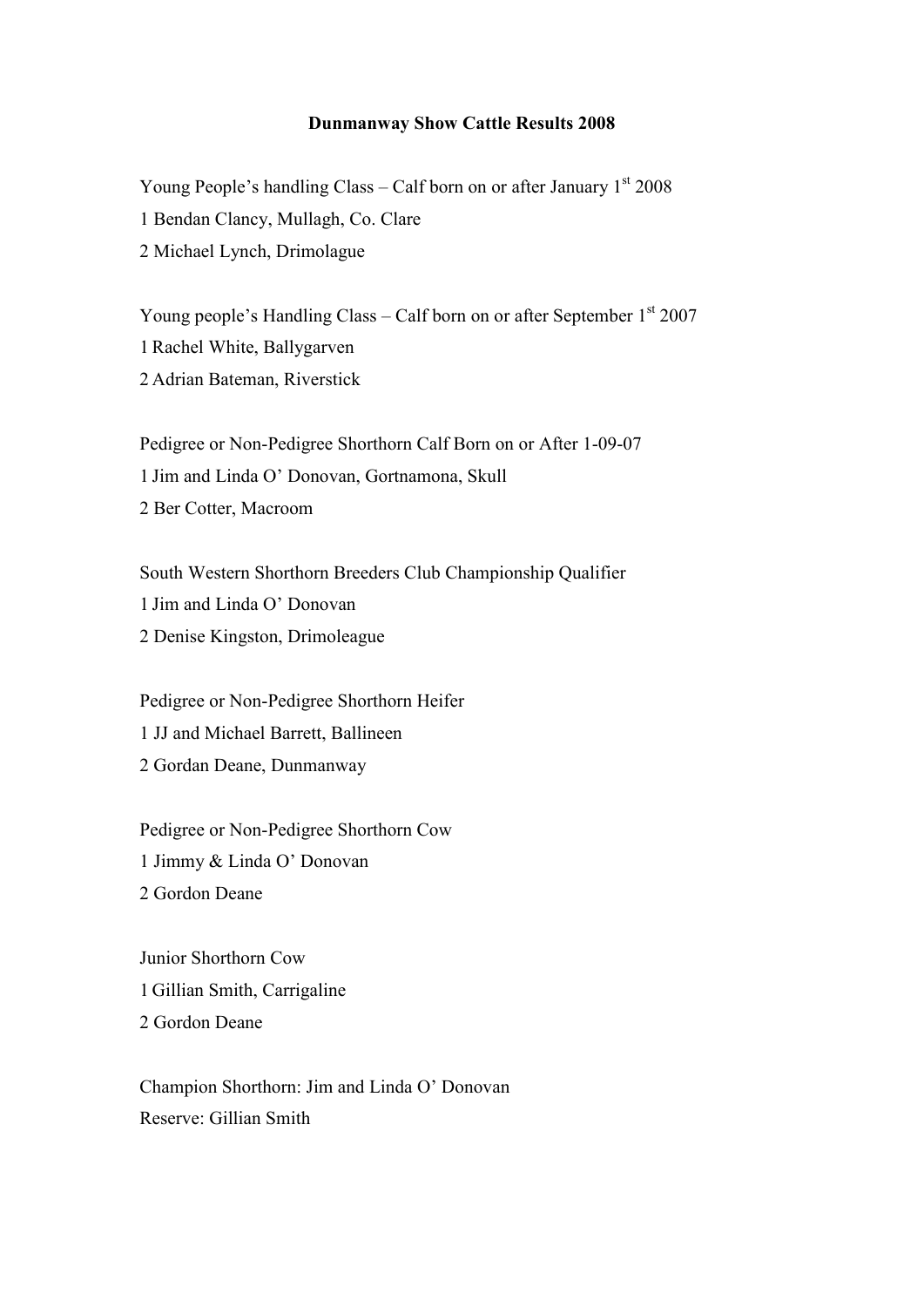Jersey Calf 1 Patrick Ahern, Rylane

Jersey Heifer 1 Patrick Ahern Jersey Cow 1 Patrick Ahern

Champion Jersey: Patrick Ahern

Pedigree Friesian Male Calf born after September 1st 2007 1 Elitestreet Holsteins, Castlefreke, Clonakilty

Pedigree Friesian Heifer Calf born after January 1st 2008 1 Michael Lynch, Drimoleague 2 George White, Ballygarven

Pedigree Friesian Heifer born between September 1<sup>st</sup> 2007 and December 31<sup>st</sup> 2007 1 George White, Ballygarven 2 Finbarr and Cormac Desmond, Upton

Pedigree Freisian Heifer born between 1-9-2006 and 31-8-2007 1 Michael Lynch 2 Ronald Moore, Enniskeane

Pedigree Friesian Cow born between 1-9-2005 and 31-8-2006 1 Ronald Moore 2 R. J. Helen, Clanakilty

Pedigree Friesian Cow any age (Production Class) 1 John O' Callaghan, Farnivane 2 Richard Draper, Skibbereen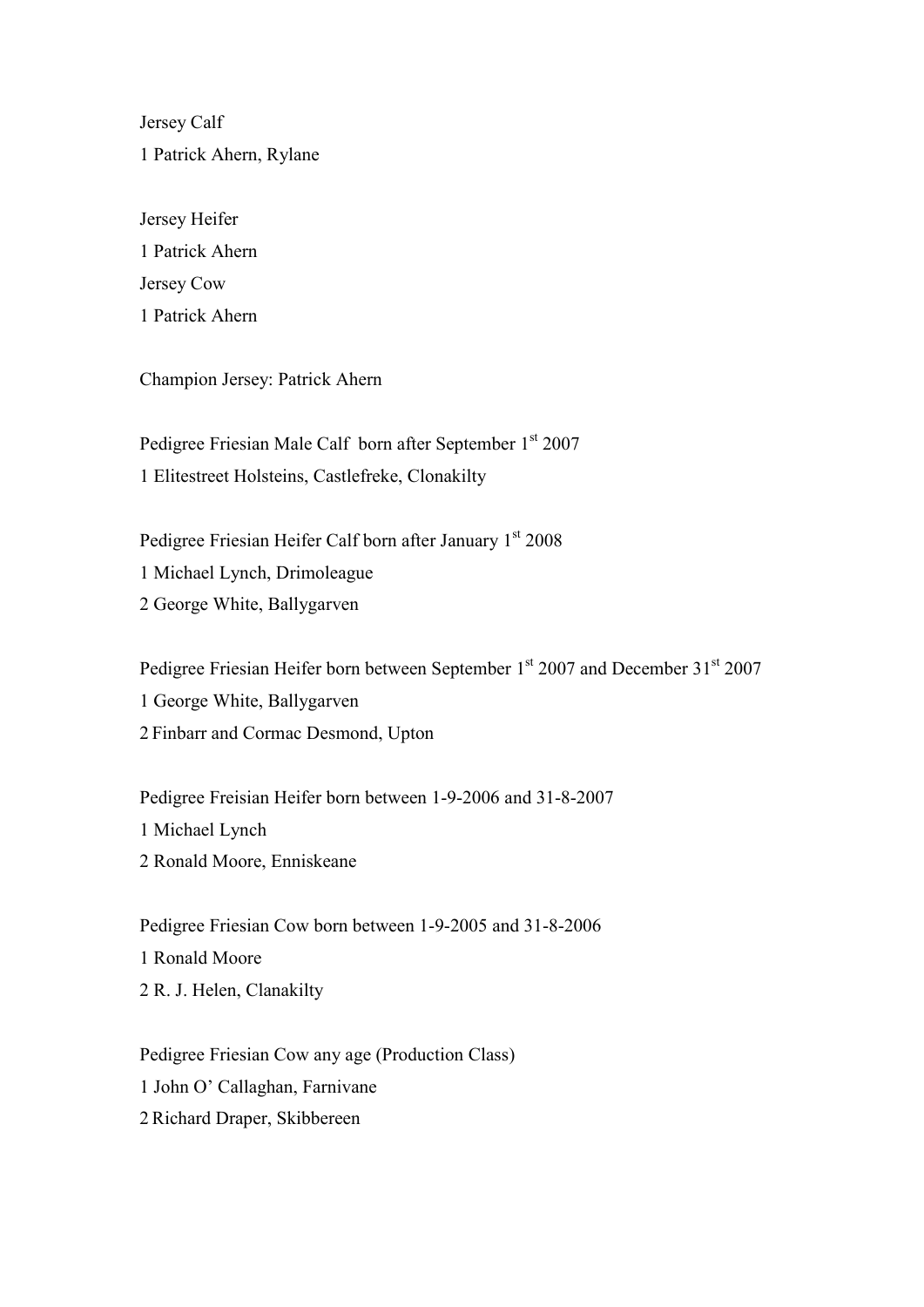Pedigree Friesian Cow, Second Generation 1 R.J. Helen 2 Richard Draper

Pedigree Friesian Cow born between 1-9-2003 and 31-8-2005 1 Richard Draper 2 Ronald Moore

Pedigree Friesian Cow born on or before August 31<sup>st</sup> 2003 1 Pat White, Dunmanway

Class 80: Group of Three 1 Ronald Moore 2 Pat White

The Shinagh Estates All-Ireland EBI heifer calf championship 1 Gerard and Claire Kirby, Ballinascarthy 2 Michael Lynch, Lissane, Drimoleague

Carbery Milk Products All-Ireland E.B.I. Cow Championship 1 Ronald Moore 2 Richard Draper Champion Friesian: John O'Callaghan

Pedigree Hereford Calf born on or after 1-1-2008 1 JJ and Michael Barrett, Gurtaleen, Ballineen 2 Tom Roycroft, Dunmanway

Pedigree Female Hereford Calf born on or after 1-9-2007 1 Bill Deane, Cappadineen, Dunmanway 2 Adrian Bateman, Riverstick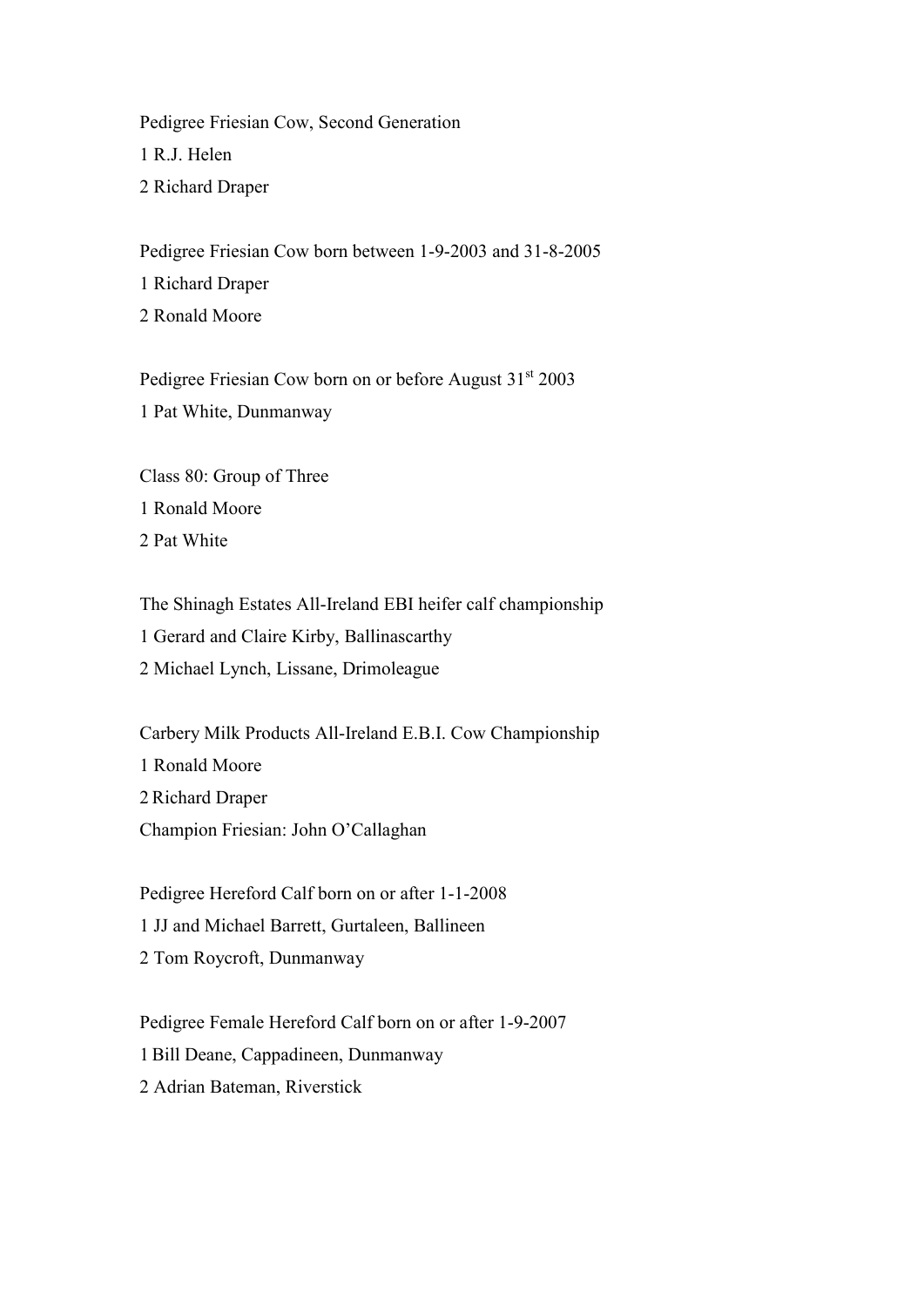Pedigree male Hereford Calf born on or after 1-9-2008 1 Bill Deane 2 Bill Deane

Pedigree Hereford Heifer 1 Tom Roycroft 2 Owen O'Neill, Ballincollig

Pedigree Hereford Cow 1 Tom Roycroft 2 Albert De Cogan, Castlemartyr

Pedigree Hereford Bull 1 Tom Hickey, Skehanore, Ballydehob 2 Albert DeCogan Champion Hereford Champion: Tom Hickey Reserve: Bill Deane

Pedigree Simmental Calf 1 John Finnegan, Nadrid, Coachford 2 Adrian Bateman

Simmental Heifer 1 Keith Vickery, Rosscarbery

Pedigree Simmental Bull 1 James and Alice Swanton, Bantry 2 John Finnegan

Champion Simmental: Keith Vickery Reserve: John Finnegan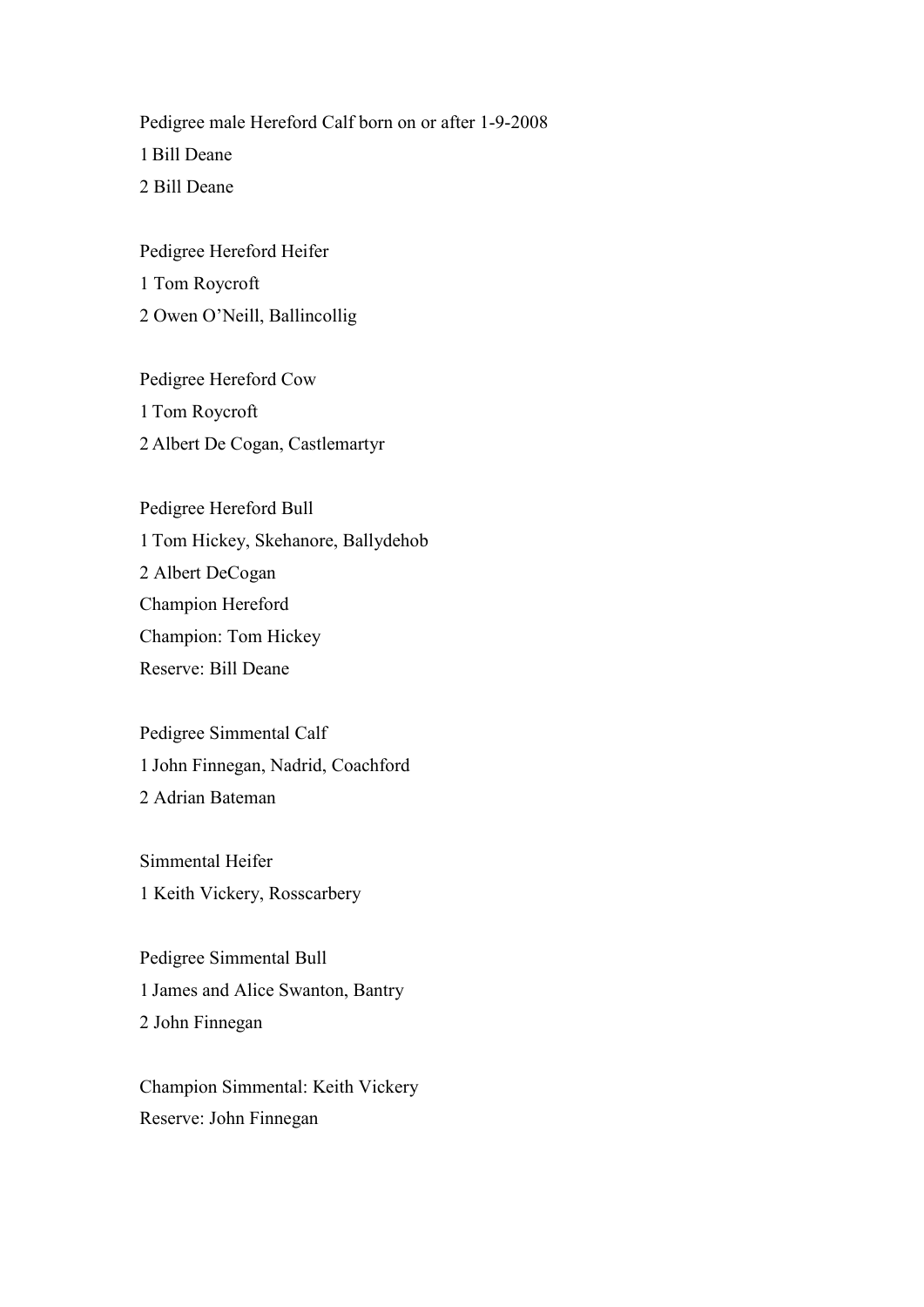Pedigree Charolais Calf 1 James G. Drumm, Castleisland, Co. Kerry

Charolais Heifer 1 James McSweeney, Toames, Macroom

Champion Charolais: James McSweeney Reserve: James G. Drumm

Pedigree Limousin Calf 1 Brendan Clancy, Mullagh, Co. Clare 2 Brendan Clancy, Mullagh, Co. Clare

Limousin Heifer 1 Brendan Clancy, Mullagh, Co. Clare 2 John Sexton, Courtmacsherry

Limousin Cow 1 Keith Vickery 2 Micael Pat Murphy, Ballydehob

Limousin Bull 1 Brendan Clancy, Mullagh, Co. Clare 2 Brendan Clancy, Mullagh, Co. Clare

Champion Limousin Champion: Brendan Clancy Reserve: Keith Vickery

Pedigree Aberdeen Angus Calf 1 Kate & John Tait, Westwood, Rostellan, Midleton 2 Keith Vickery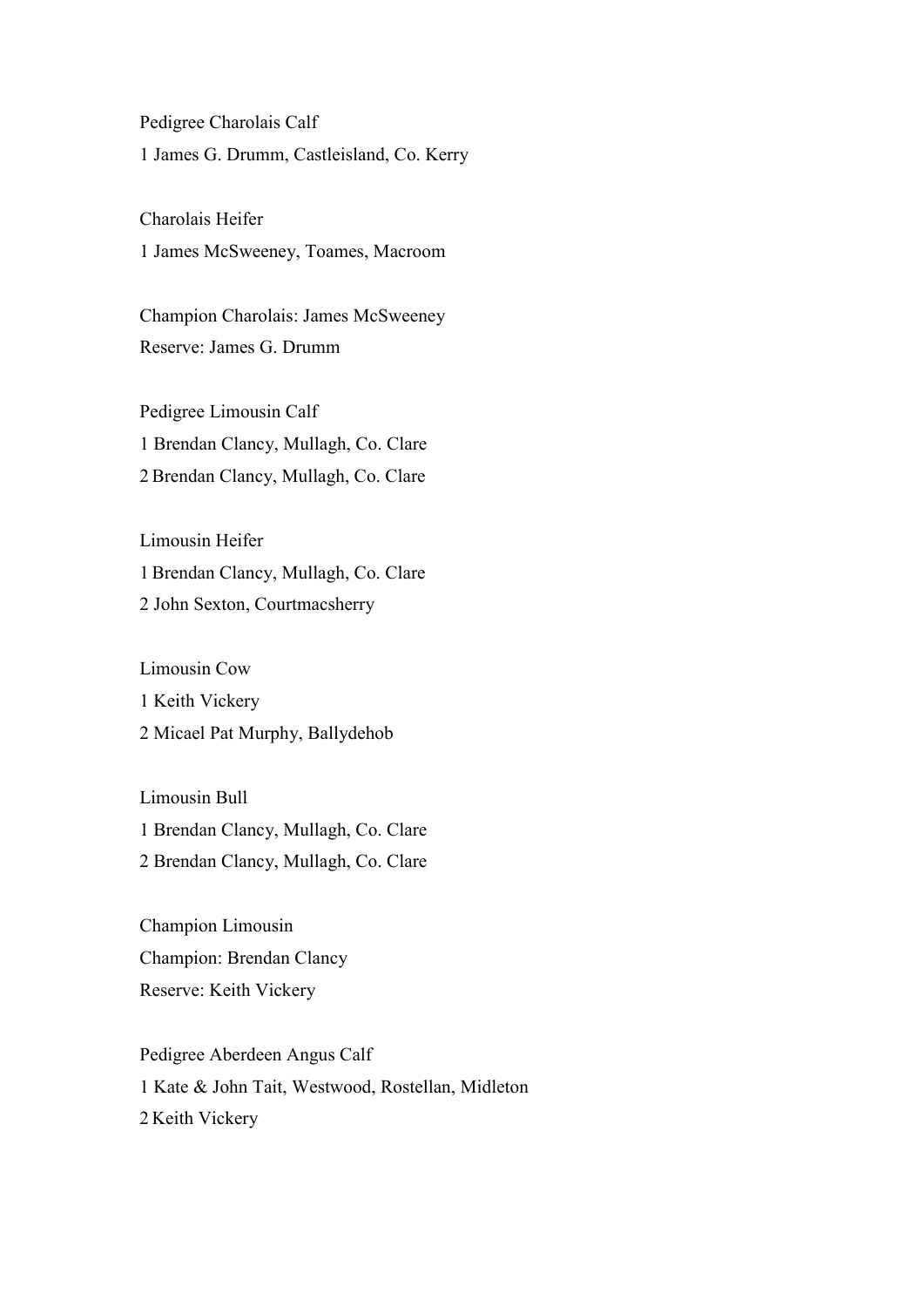Pedigree Aberdeen Angus Heifer 1 Eustace Burke, Carrigaline 2 Ciaran Kelleher, Bantry

Pedigree Aberdeen Angus Cow 1 Eustace Burke 2 John and Kate Tait

Pedigree Aberdeen Angus Bull any Age 1 Albert De Cogan 2 Eustace Burke

Champion Aberdeen Angus Champion: Albert DeCogan Reserve: John and Kate Tait

Pedigree Belgian Blue Calf 1 Tim O' Donovan, Dunmanway 2 John Cahalane, Forenaught, Castlehaven

Pedigree Belgian Blue Heifer 1 John Cahalane 2 Tim O' Donovan

Pedigree Belgian Blue Cow 1 John Cahalane

Pedigree Belgian Blue Bull 1 Tim O'Donovan

Champion Belgian Blue: John Cahalane Reserve: Tim O' Donovan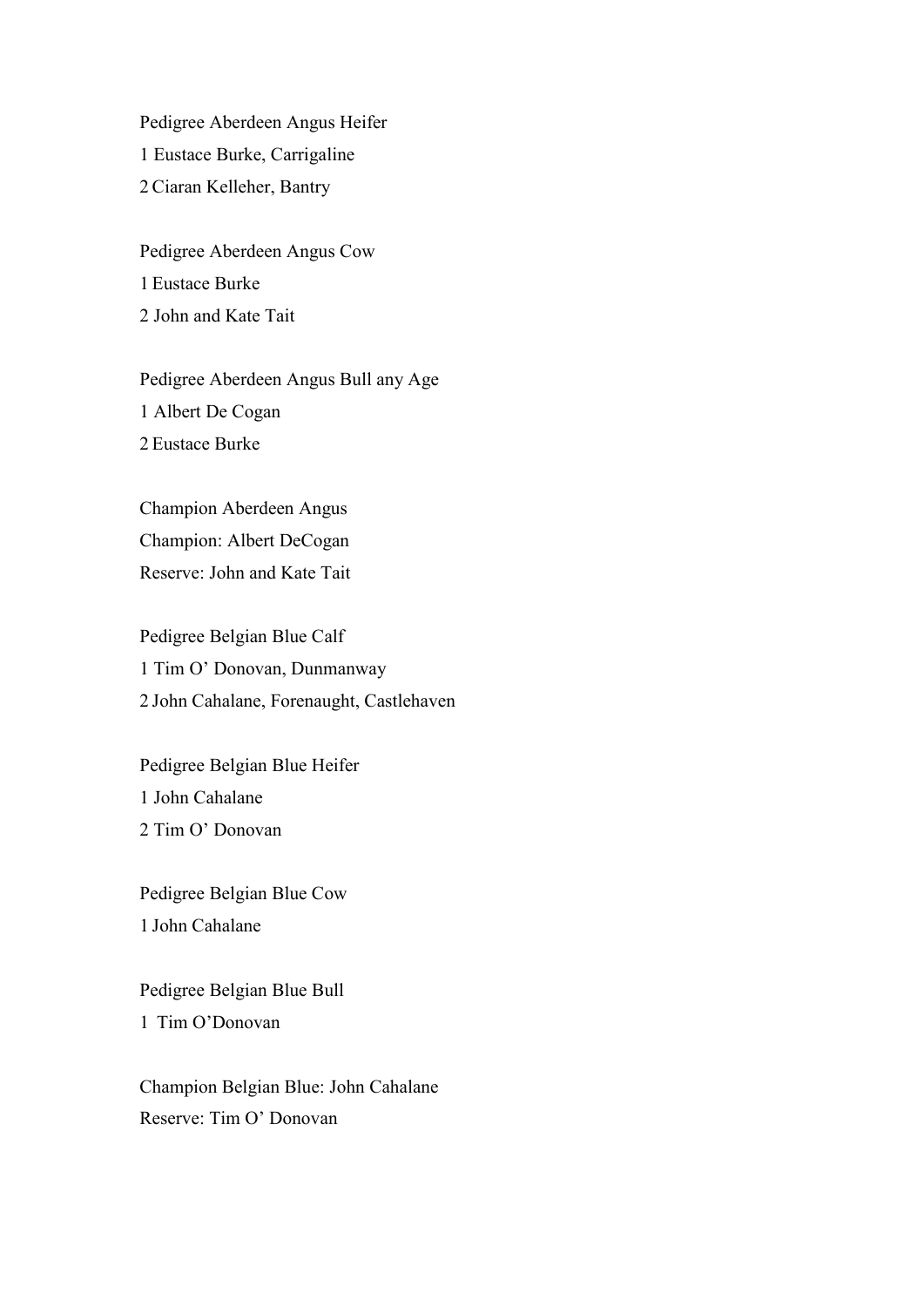Beef Classes: Cross-Bred Suckling Calf 1 Tim O' Donovan 2 David Hegarty Bandon

Suckler Cow with Suckling Calf at Foot 1 Tim O' Donovan 2 Keith Vickery

Non-Pedigree Female Calf born after Sept  $1<sup>st</sup> 2007$ 1 Tim O'Donovan 2 Tim O' Donovan

Non-Pedigree Male Calf born on/after September 1<sup>st</sup> 2007 1 Tim O'Donovan 2 David Hegarty, Curravreda, Bandon

Non-Pedigree Female born on or before August 31<sup>st</sup> 2007 1 Niall O' Sullivan, Innishannon 2 Tim O' Donovan

Non-Pedigree Male born on or before August  $31<sup>st</sup> 2007$ 1 Niall O' Sullivan, Innishannon 2 David Hegarty

Enniskeane Dairy Services Pedigree or Non-pedigree male or female calves born on or after January  $1<sup>st</sup> 2008$ 1 Tim O'Donovan 2 Tim O' Donovan Best Pair of Matching Beef Cattle 1 Eustace Burke 2 Brendan Clancy